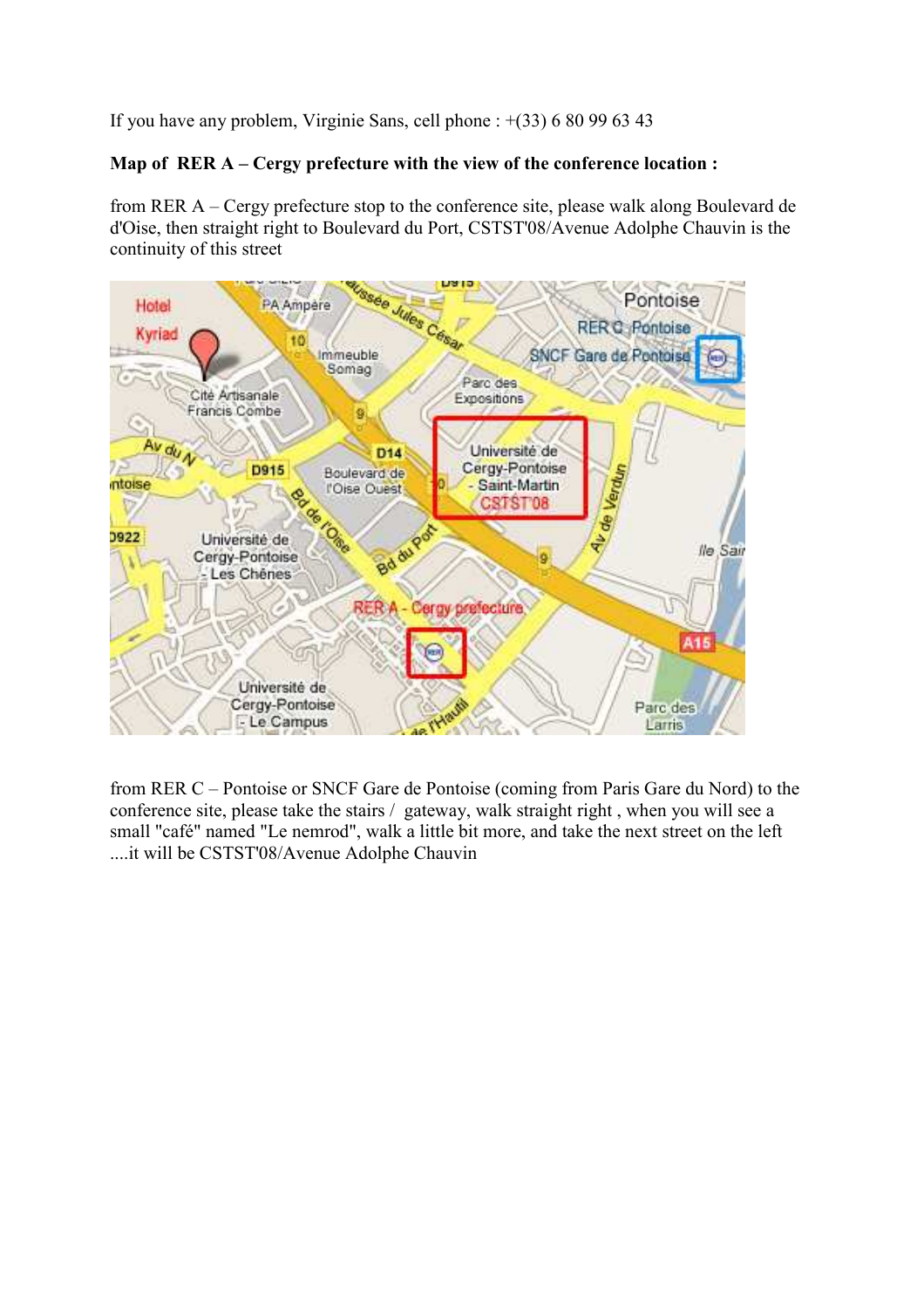

Satellite view of the Université de Cergy Pontoise (site de saint martin) :

coming from Boulevard du port (RER A), you will arrive near the entrance 2, take the stairs, the conference site is just in front of you !

coming from RER - C, you will arrive near the entrance 1, follow the indications.

coming from Hotel Campanile or Formule 1, take the gateway, you are at entrance 1, follow the indications.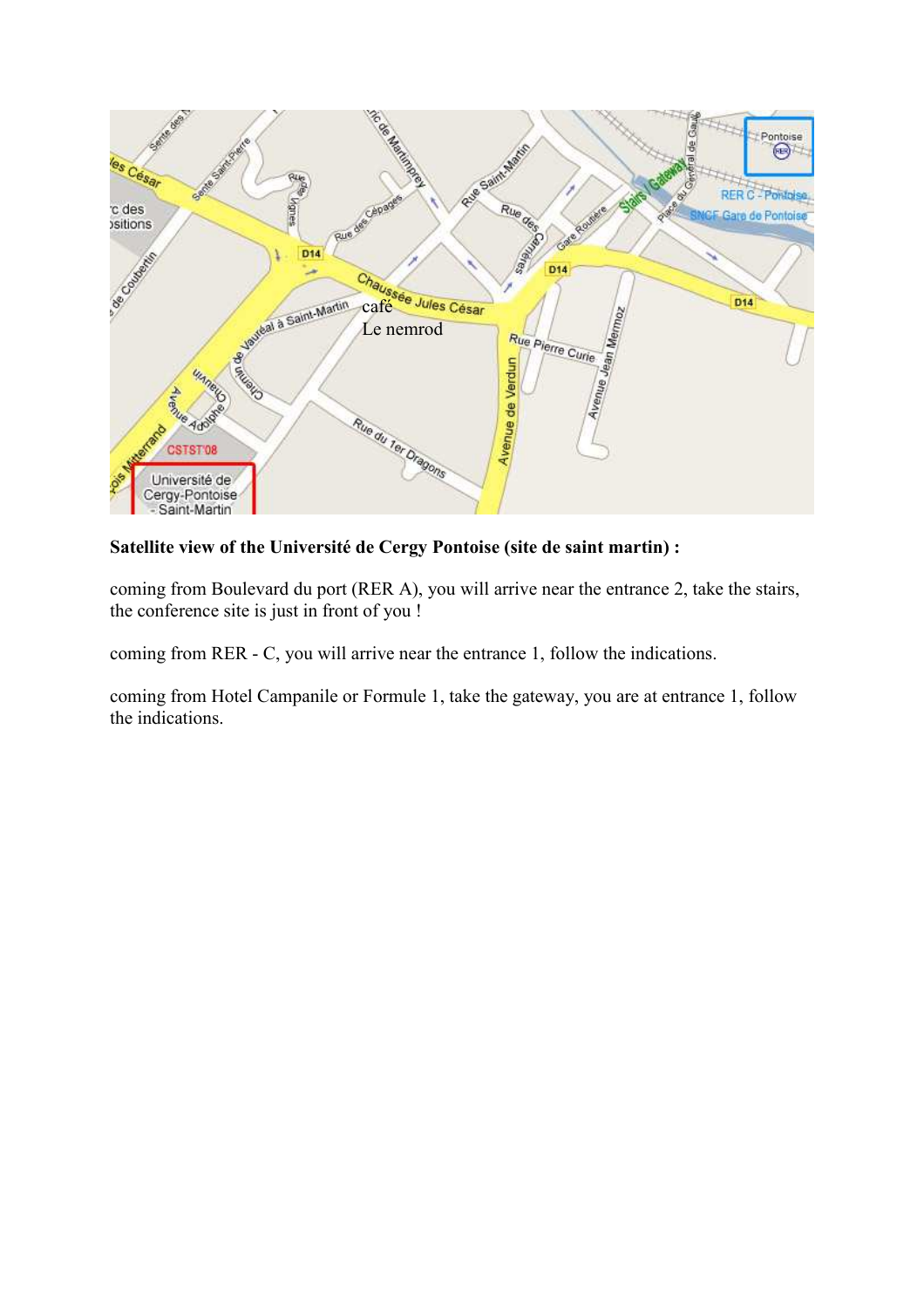